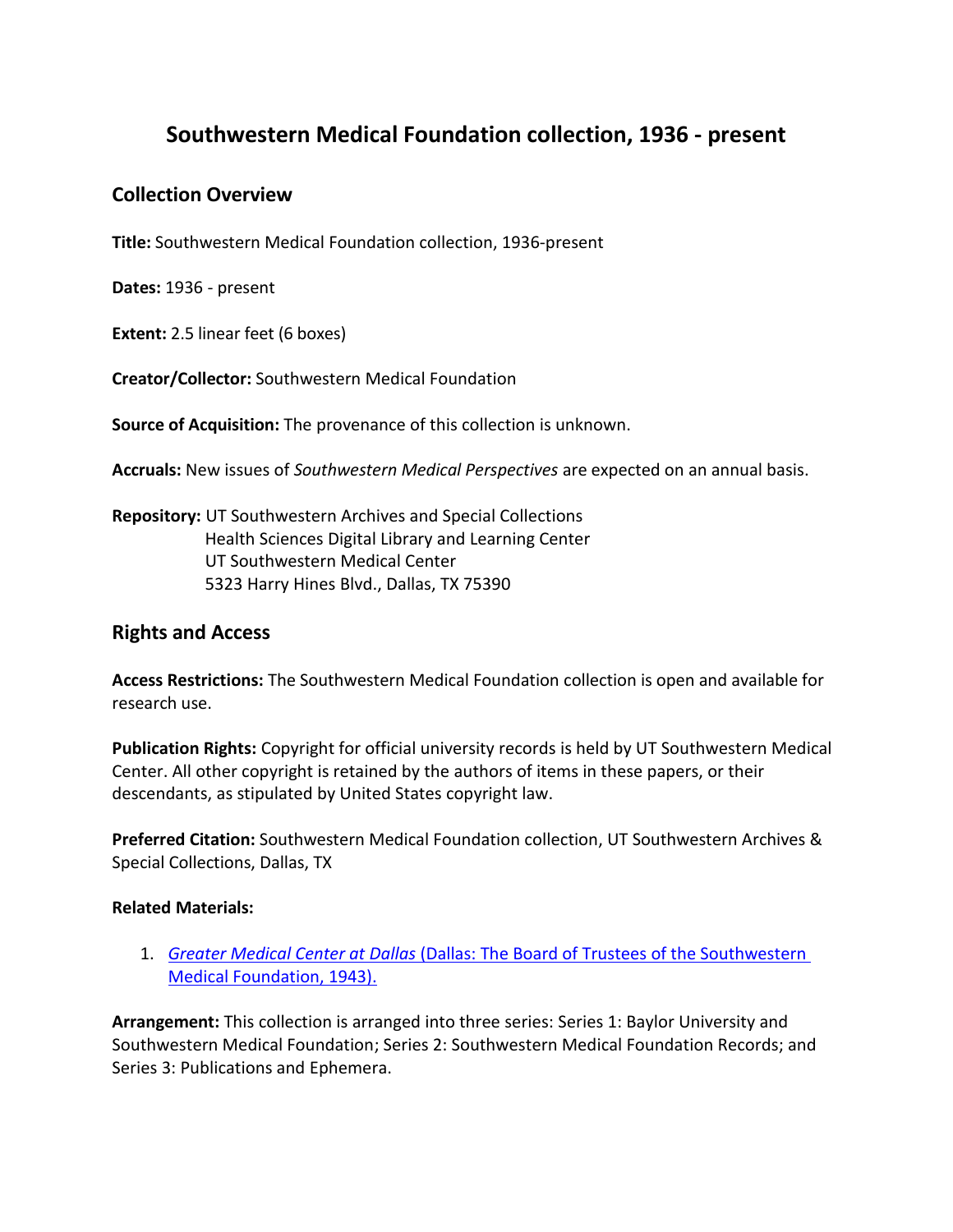**Biographical/Historical:** The Foundation was begun in 1939 by a small group of private citizens and philanthropists – including Edward H. Cary, M.D., and Karl Hoblitzelle – with the goal of expanding medical education, research, and patient care in North Texas. The Foundation opened Southwestern Medical School in 1943. In 1949 the medical school moved under the umbrella of the University of Texas. The campus eventually evolved into the institutional name it is known by today: UT Southwestern Medical Center. The Foundation has continued to raise and manage private philanthropic funds for the medical center. The Foundation presently manages over 1,000 endowed and restricted funds for the benefit of UT Southwestern and its affiliated hospitals. The Foundation also instituted the Ho Din Award in 1943. This award is given to outstanding seniors of Southwestern Medical School in recognition of "inherent personal attributes embodied in all great physicians.

**Scope and Contents:** This collection contains records that document the formation of the Southwestern Medical School and its subsequent history. Included is correspondence, reports, meeting minutes and ephemera. Many of the brochures and booklets from the 1940s displays Southwestern Medical Foundation's support and fundraising efforts to create "a great medical center in the great Southwest." Correspondence details failed efforts by the Southwestern Medical Foundation to establish a medical school affiliated with Baylor University and the subsequent decision to start a medical school independent of Baylor.

# **Box and Folder List**

### **Series 1. Baylor University and Southwestern Medical Foundation, 1936-1943**

This series contains the records of Baylor University and Southwestern Medical Foundation during the formation of Southwestern Medical School from 1936-1943. Included are a Baylor University Charter as well as correspondence between Baylor University and Southwestern Medical Foundation negotiating the terms of establishing a new medical school.

#### Box 1

- Folder 1: Architect sketch: proposed Southwestern Medical Center campus, 1942
- Folder 2: Baylor/Southwestern Medical Foundation Statement of Support, undated
- Folder 3: Baylor University Charter, 1936
- Folder 4: Baylor University General Board of Trustees meeting minutes, 1942
- Folder 5: Correspondence: Baylor and Southwestern Medical Foundation negotiations regarding medical school, 1938, 1941-1943
- Folder 6: Correspondence: Baylor and Southwestern Medical Foundation negotiations regarding medical school, 1938, 1941-1943
- Folder 7: Correspondence: Baylor and Southwestern Medical Foundation plan, 1942-1943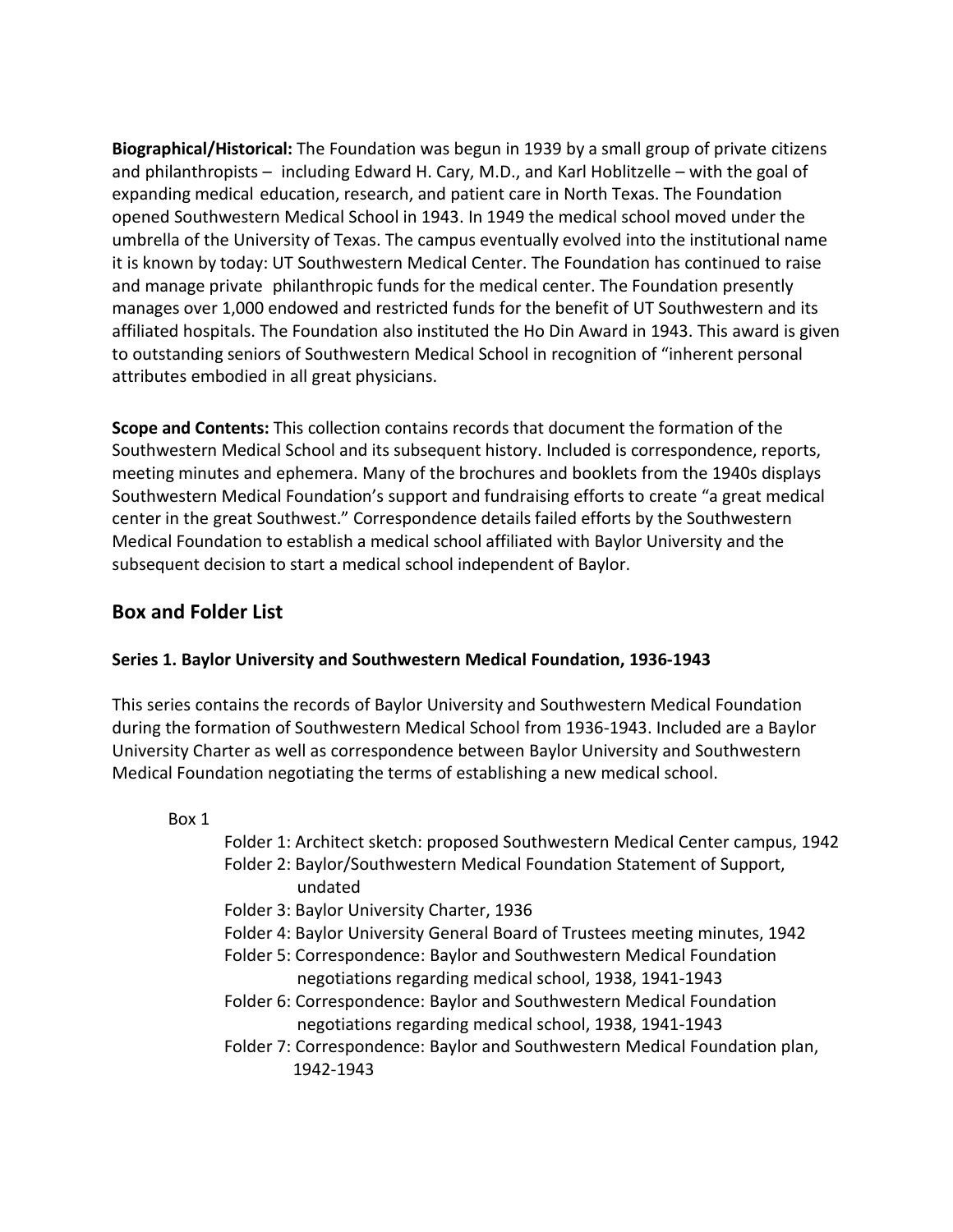#### **Series 2. Southwestern Medical Foundation Records, 1940-2001**

This series consists of the records of the Southwestern Medical Foundation including advertisements and brochures about the medical school, Board of Trustees meeting minutes, correspondence regarding the Medical School, and materials related to fundraising.

Box 1

Box 2

Folder 8: Advertisement: *Dallas Medical Journal*, 1958, 1964 Folder 9: Article: Blueprint for Tomorrow, *Dallas* magazine, 1958 Folder 10: Board of Trustees: annual meeting minutes, 1982 Folder 11: Board of Trustees: annual report, 1943-1944 Folder 12: Board of Trustees: meeting minutes, 1944-1946 Folder 13: Board of Trustees: meeting minutes summary, 1940-1951 Folder 14: Booklet: A Proposal for the Establishment of a State Medical College in Dallas, 1949 Folder 15: Brochures and report: Better Health for All, 1971 Folder 16: By-Laws and Organization, 1977, undated Folder 17: Charter, 1939 Folder 18: Correspondence: Donations, 1957-1968 Folder 19: Correspondence: Early Years of the Medical School, circa 1940-1944 Folder 20: Fundraising booklet, circa 1944 Folder 21: Fundraising brochure, circa 1943 Folder 22: Fundraising: Phase 1 campaign booklet, 1970 Folder 23: Fundraising: Research without Endowment booklet, no date Folder 24: Fundraising: Skillern contribution for student center, 1963 Folder 25: Membership subscriptions and amounts, 1943 Folder 26: Public Forums and Award Dinners, 1989-2001 Folder 1: Report, 1981-1982 Folder 2: Report: Annual Review, 1993 Folder 3: Report: Annual Review, 1995 Folder 4: Report: Annual Review, 1996 Folder 5: Report: Annual Review, 1997 Folder 6: Report: Annual Review, 2012

- Folder 7: Report: Annual Review, 2013
- Folder 8: Report: Annual Review, 2014 Folder 9: Report: Annual Review, 2015
- Folder 10: Report: Annual Review, 2016

### **Series 3. Publications and Ephemera, 1942-Present**

This series consists of publications by Southwestern Medical Foundation, including advertisements, booklets, and brochures that highlight Southwestern Medical Foundation's support of the medical school. There are also newsletters and magazines published by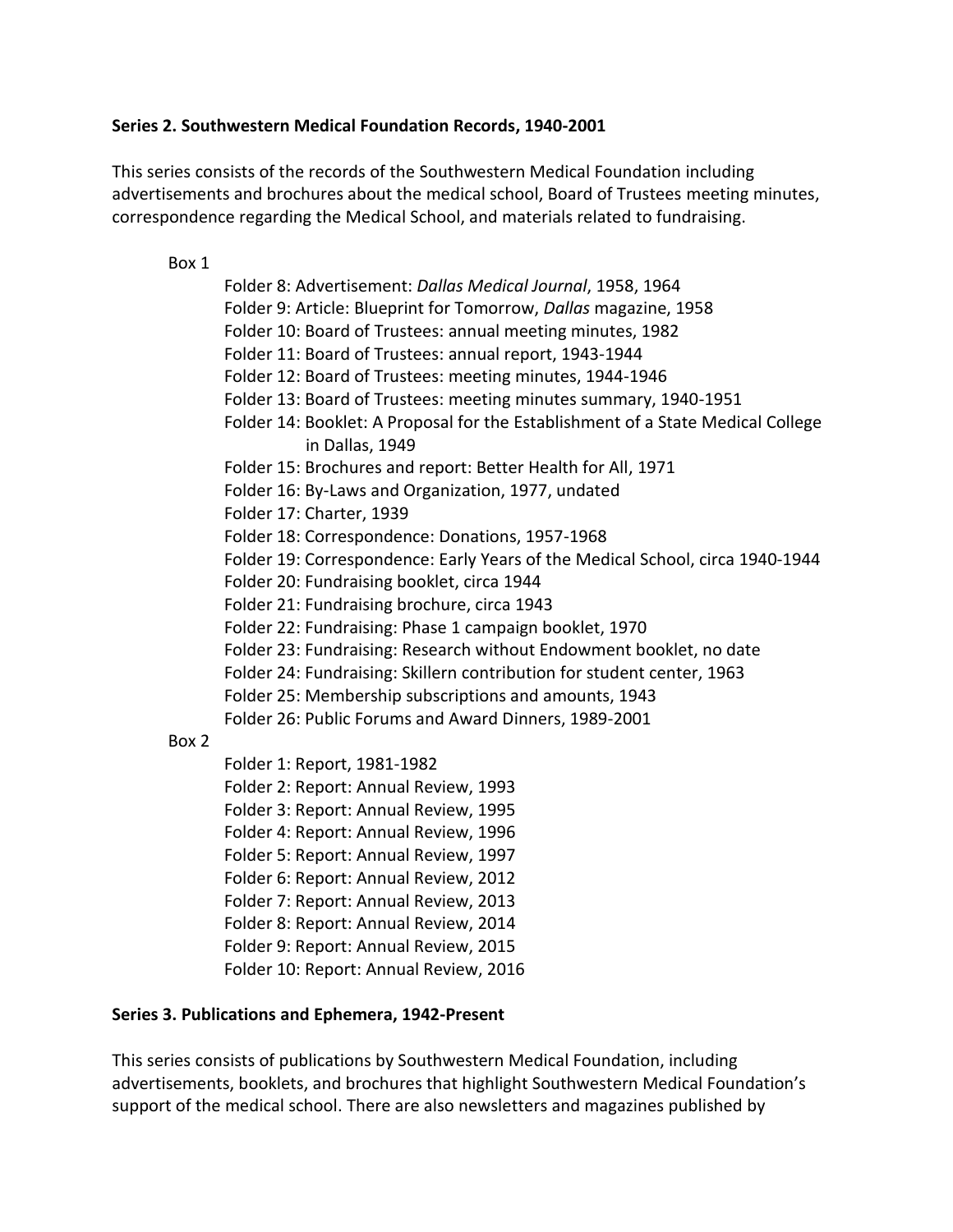Southwestern Medical Foundation over the years, such as *Newsline, Southwestern Medical Foundation News,* and *Southwestern Medical Perspectives.* Of note are the *Southwestern Medical Perspectives* 2014, 2015, and 2017 issues that document the history of UT Southwestern in celebration of its 75<sup>th</sup> anniversary.

#### Box 2

Folder 11: Advertisement: A Great Medical Center in the Great Southwest, 1942 Folder 12: Book: *They Shall Serve Mankind Forever*, undated Folder 13: Booklet: A Mighty Fortress, circa 1954 Folder 14: Booklet: Advancing Happier Living through Better Health, 1945 Folder 15: Booklet: For Improving Your Heath, 1947 Folder 16: Booklet: Greater Medical Center at Dallas, 1943 Folder 17: Booklet: Speaking of the Greater Medical Center, 1943

#### Box 3

Folder 1: Booklet: The Responsive Instrument of Your Wishes, c. 1966 Folder 2: Booklet: The Three Pillars of Medicine, 1961 Folder 3: Brochure: Let's All Get Together, undated Folder 4: Brochure: Let's Listen In on This Vital Conversation, undated Folder 5: Brochure: Right Here, 2016 Folder 6: Brochure: Serving Mankind Forever, circa 1943 Folder 7: *Newsline*, 1987-1995 Folder 8: *Southwestern Medical Center News*, 1945-1949 Folder 9: *Southwestern Medical Foundation News,* 1955-1964 Folder 10: *Southwestern Medical Foundation News,* 1955-1969 Folder 11: *Southwestern Medical Foundation News,* 1965-1971 Folder 12: *Southwestern Medical Foundation News,*1972-1979 Folder 13: *Southwestern Medical Foundation News,* 1980-1999 Box 4 Folder 1: *Southwestern Medical Foundation Report,* 1945-1946 Folder 2: *Southwestern Medical Perspectives*, 1999 Folder 3: *Southwestern Medical Perspectives,* 2000 Folder 4: *Southwestern Medical Perspectives,* 2001 Folder 5: *Southwestern Medical Perspectives,* 2002 Folder 6: *Southwestern Medical Perspectives,* 2003 Folder 7: *Southwestern Medical Perspectives,* 2004 Folder 8: *Southwestern Medical Perspectives,* 2005 Box 5 Folder 1: *Southwestern Medical Perspectives,* 2006 Folder 2: *Southwestern Medical Perspectives,* 2007 Folder 3: *Southwestern Medical Perspectives,* 2008 Folder 4: *Southwestern Medical Perspectives,* 2009 Folder 5: *Southwestern Medical Perspectives,* 2010

Folder 6: *Southwestern Medical Perspectives,* 2011 Folder 7: *Southwestern Medical Perspectives,* 2012